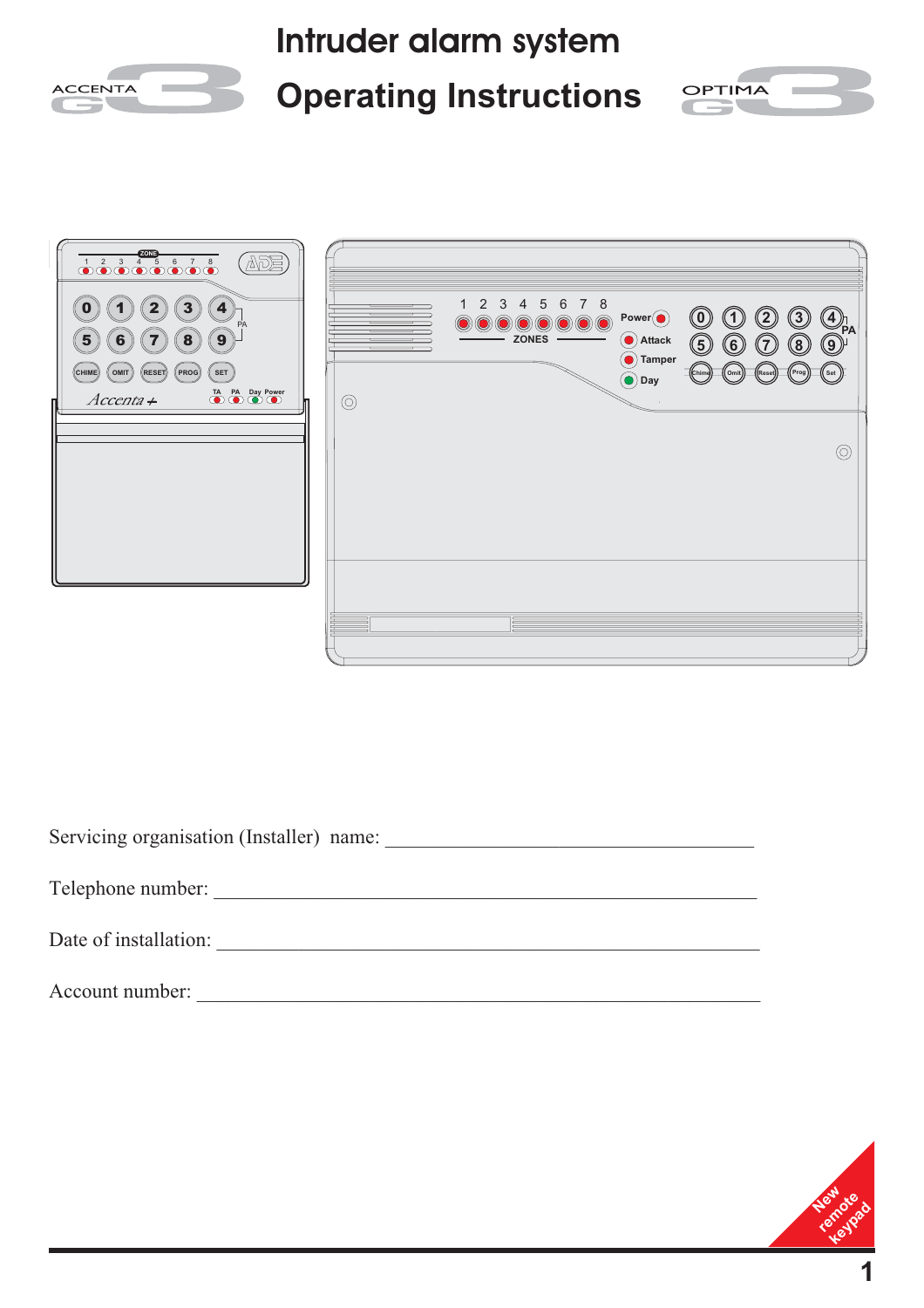### **Operating instructions**

# **System installation**

This booklet tells you how to operate your intruder alarm system. To simplify this booklet we have assumed that the alarm system has been installed by a professional intruder alarm system installer (the installer), and that the system is operated in a "typical" way. Aspects of your system that are not "typical" will be described by your installer.

0 **If you have any questions about your intruder system, then consult your installer, see contact details on the front page.**

### **Codes**

To operate the alarm system you will need to use a code. A code is 4 digits long, and can be any number from 0000 to 9999. By default the  $\left(3\right)$  but you should change this as soon as possible.  $\cos \theta$  **(1) (2)** 

### **Alarm System Operation**

This booklet describes two versions of the alarm system. The **Optima** version has the keypad and indicators on the main control panel. The **Accenta** version has the keypad and indicators on a small remote keypad. You operate the alarm system by pressing buttons on the keypad and viewing the indicators. Both alarm systems work the same way. Both **Accenta** and **Optima** systems can be fitted with an optional remote keypad.

### **Personal Attack**

If you are under threat, or are being attacked, you can activate the alarm by pressing the **4** and **9** keys at the same time on any keypad. The alarm system will produce a loud alarm sound, and the external siren will be turned on.

### **Fire Zones**

One or more Zones on your alarm system may have a Fire or Smoke detector connected to it. In the event of a fire the alarm system will produce a distinctive two-tone fire alarm sound, and the outside siren will pulse 2 seconds on, 2 seconds off. You should leave the premises immediately, and only re-enter when it is safe to do so. The alarm can be silenced by entering your code.

### **Power Indicator**

The **Power** indicator on the control panel or keypad will light whenever the mains power supply is present. If mains power fails then the **Power** indicator will go out, but the system will run from its backup battery for several hours. If the **Power** indicator goes out when mains power is present then a fault may have developed on your system and you should contact your installer.

### **Warning beeps**

Your system may produce warning beeps to inform you of a potential problem. A single beep every 5 minutes tells you that the system needs to be serviced. You should call your installer to arrange a service visit. The system will continue to operate correctly in all respects.

A double beep every 5 minutes tells you that the telephone line that the alarm system uses is not available or has failed. This may be due to someone using a telephone on the same line. If this problem persists you should contact your installer to rectify the problem. Your alarm system will continue to operate, but it cannot send alarm messages via the telephone line.

# **Signalling Device**

Your alarm system may have been fitted with a signalling device. This device uses the telephone line to send an alarm message to an Alarm Receiving Centre in the event of an alarm. The operator at the ARC may request the police to attend your premises.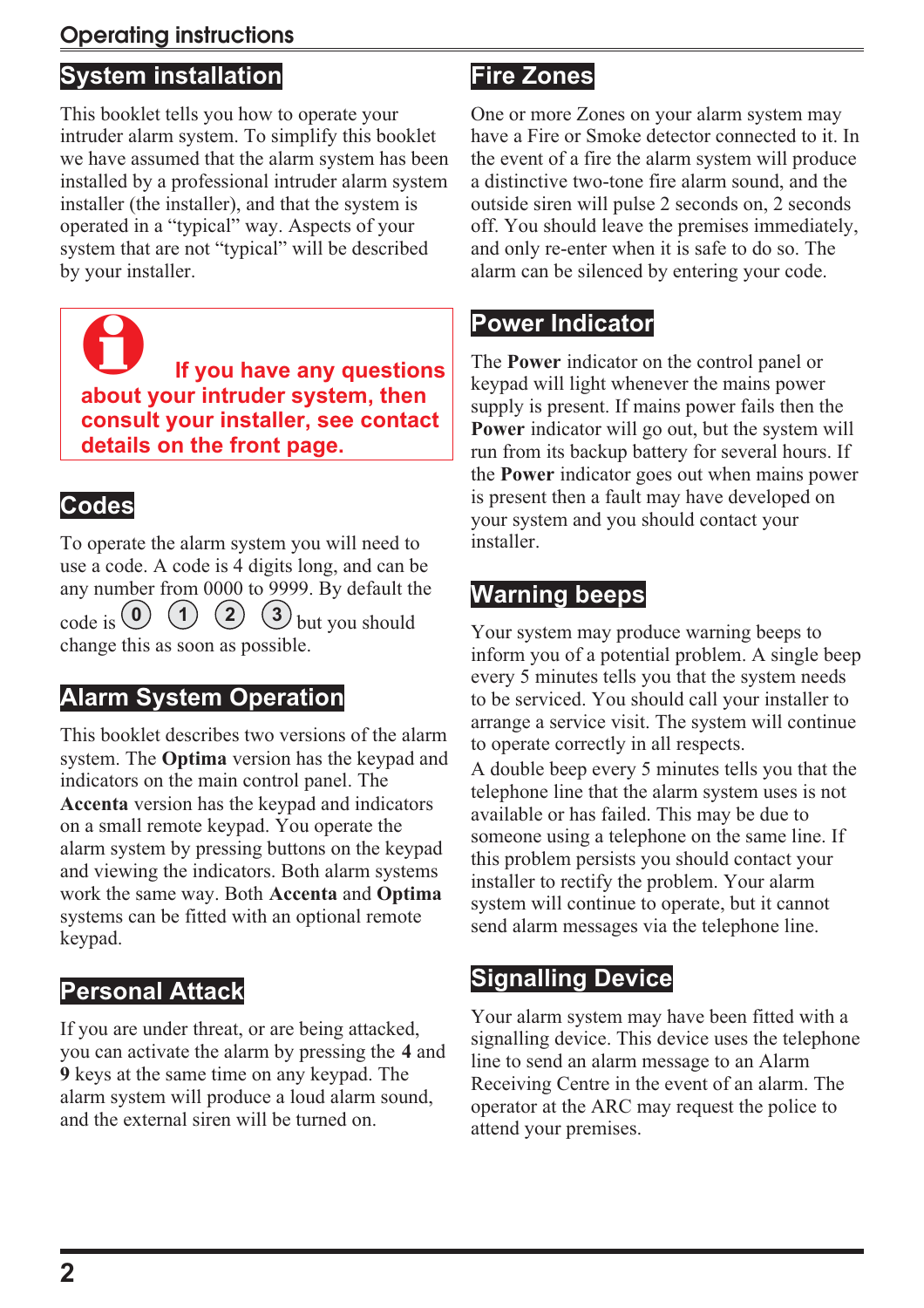# **How to set the system**

When you leave your premises you will need to set (or turn on) the intruder alarm system.

| 1. | Before setting the system you should ensure that<br>the premises have been completely vacated and<br>that all doors and windows are closed. Ensure<br>that pets do not have access to the protected areas<br>as they can cause a false alarm.<br>The green <b>Day</b> indicator should be lit.  | 7 8<br>Power<br>0 0 0<br>o<br><b>ZONES</b><br><b>O</b> Attack<br>O Tamper<br>Panel<br>$\Box$ Day<br>-5<br>തതതതത്തതത<br>TA PA Day Power<br>Remote Keypad                             |
|----|-------------------------------------------------------------------------------------------------------------------------------------------------------------------------------------------------------------------------------------------------------------------------------------------------|-------------------------------------------------------------------------------------------------------------------------------------------------------------------------------------|
| 2. | Enter your code<br>and check<br>that the system is clear (none of the zone<br>indicators are lit).<br>The system will now produce an exit beep tone.<br>You should leave the premises by the exit route<br>recommended by your installer. The system will<br>set when the exit beep tone stops. | $\left[\right]$ Exit beeps                                                                                                                                                          |
| 3. | The <b>Day</b> indicator will go out. You should wait<br>until you hear that the exit beep has stopped<br>before assuming that the system has set.                                                                                                                                              | Power<br>$\circ$ $\circ$<br>$\circ$ $\circ$<br>O Attack<br><b>ZONES</b><br>O Tamper<br>Panel<br>$O$ Day<br>5<br>-2<br>3<br>6<br>തതതതതത<br>PA Day Power<br>Remote Keypad<br>ത<br>(O) |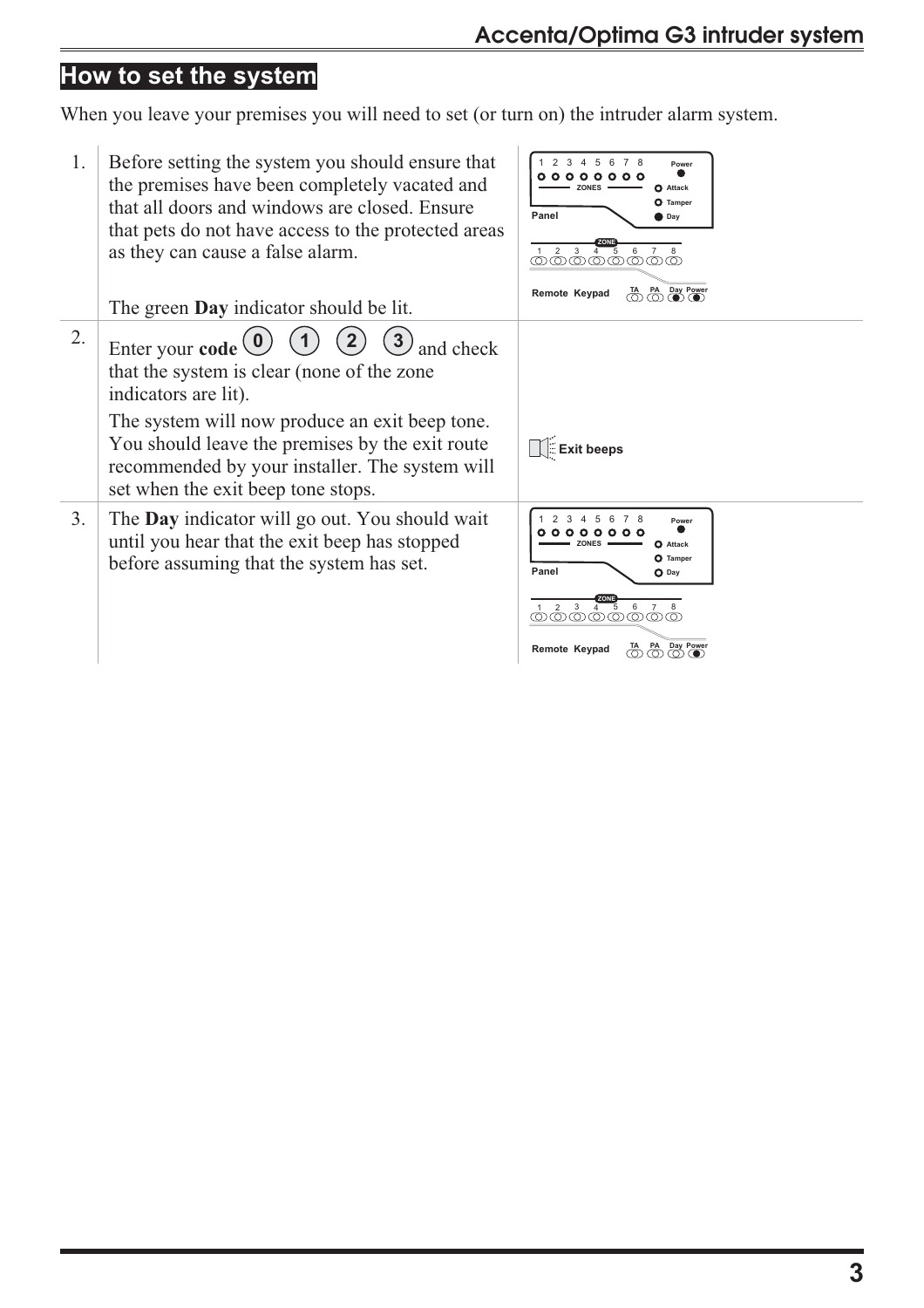### **How to Unset the system**

When you enter your premises you will need to unset (or turn off) the system.

1. Enter your premises by the route recommended by your installer. The system will produce an entry beep tone. 2. Key in your **code**  $\begin{pmatrix} 0 & 1 \end{pmatrix}$   $\begin{pmatrix} 2 & 3 \end{pmatrix}$ , and the entry tone will stop. The green **Day** indicator will light. If any Zone, TA (Tamper) or PA (Attack) indicator lights up then an alarm has occurred, and an intrusion may have taken place. Seek assistance before investigating further as intruders may still be on the premises. Then reset the system (refer to page 7). Note that when you enter your premises you will have a short period of time, usually 30 seconds, to key in your code. If you fail to do this the system will go into alarm. Key in your code to stop the alarm. **Entry beeps 0 (1) (2) (3)** and the  $\Box$  beep **ZONES O** Attack **O** Tamper **Day** 1 2 3 4 5 6 7 8 **Power**<br>**0 0 0 0 0 0 0 0 0 0 10 Panel ZONES**  $\longrightarrow$  **O** Attack **O** Tampe **Day** 1 2 3 4 5 6 7 8 **Power**<br>**0 0 0 0 0 0 0 0 0 0 10 Panel ZONE**<br>
2 3 4 5 6 7 8 **Remote Keypad TA PA Day Power**<br> **C C C C C ZONE** 1 2 3 4 5 6 7 8 **Remote Keypad TA** PA Day Power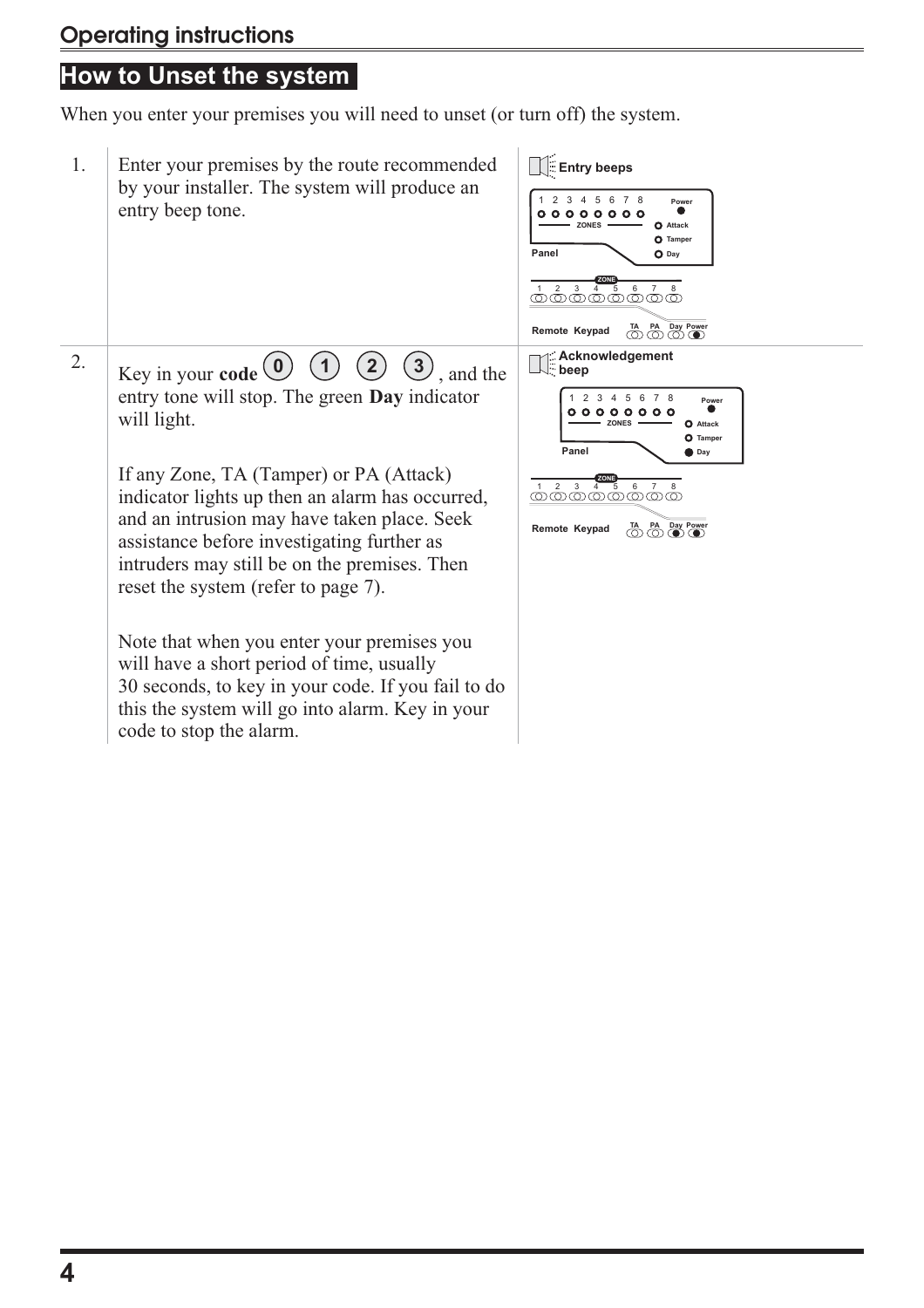# **How to part set the system**

If your installer has programmed your system for **part set** operation you will be able to set some zones of the system while others remain unset. Part set operation is often used at night time, and it will permit you to freely walk around the bedrooms while the living area and outside doors are protected. Your system may have 2 part-set programs called Program 2 and Program 3.

| 1.               | Before part-setting the system you should ensure that<br>all doors and windows are closed. Ensure that pets do<br>not have access to the protected areas. Your installer<br>may have instructed you to use a different keypad to<br>the one normally used to set the system.<br>The green <b>Day</b> indicator should be lit. | 2 3 4 5 6 7 8<br>Power<br>000000000<br><b>ZONES</b><br><b>O</b> Attack<br>O Tamper<br>Panel<br>Day<br><u>12345678</u><br>TA PA Day Power<br>Remote Keypad                                                                                                                                                                                                                                                   |
|------------------|-------------------------------------------------------------------------------------------------------------------------------------------------------------------------------------------------------------------------------------------------------------------------------------------------------------------------------|-------------------------------------------------------------------------------------------------------------------------------------------------------------------------------------------------------------------------------------------------------------------------------------------------------------------------------------------------------------------------------------------------------------|
| 2.               | $\binom{3}{ }$<br>$\overline{2}$<br>Enter your code <sup>1</sup><br>. The Exit beep<br>will start.                                                                                                                                                                                                                            | $\bigcap$ Exit beeps                                                                                                                                                                                                                                                                                                                                                                                        |
| 3.               | Press the <sup>(Prog)</sup> key. The exit tone will stop and Zone<br>indicators 1 to 3 will light.                                                                                                                                                                                                                            | <b>Exit beeps</b><br>4 5 6 7 8<br>Power<br>$00000$<br>ZONES<br><b>O</b> Attack<br>O Tamper<br>Panel<br><b>D</b> Dav<br>0.2345878<br>$\bigoplus$ $\bigoplus$ $\bigoplus$ $\bigoplus$ $\bigoplus$ $\bigoplus$<br>Remote Keypad                                                                                                                                                                                |
| $\overline{4}$ . | Press(2)<br>Or<br>to select part-set program 2 or 3.<br>You must now leave the protected zones. The system<br>will set after a short time.                                                                                                                                                                                    | $\bigcap$ Exit beeps<br>Note: There will be no exit beeps if<br>silent set exit mode was<br>programmed.<br>1 2 3 4 5 6 7 8<br>Power<br>000000000<br><b>ZONES</b><br><b>O</b> Attack<br>O Tamper<br>Panel<br>$O$ Day<br>2<br>$\mathbf{3}$<br>$\overline{5}$<br>$\,6\,$<br>@@@@@@@@<br>$\bigoplus_{n=1}^{\infty} \bigoplus_{n=1}^{\infty} \bigoplus_{n=1}^{\infty} \bigoplus_{n=1}^{\infty}$<br>Remote Keypad |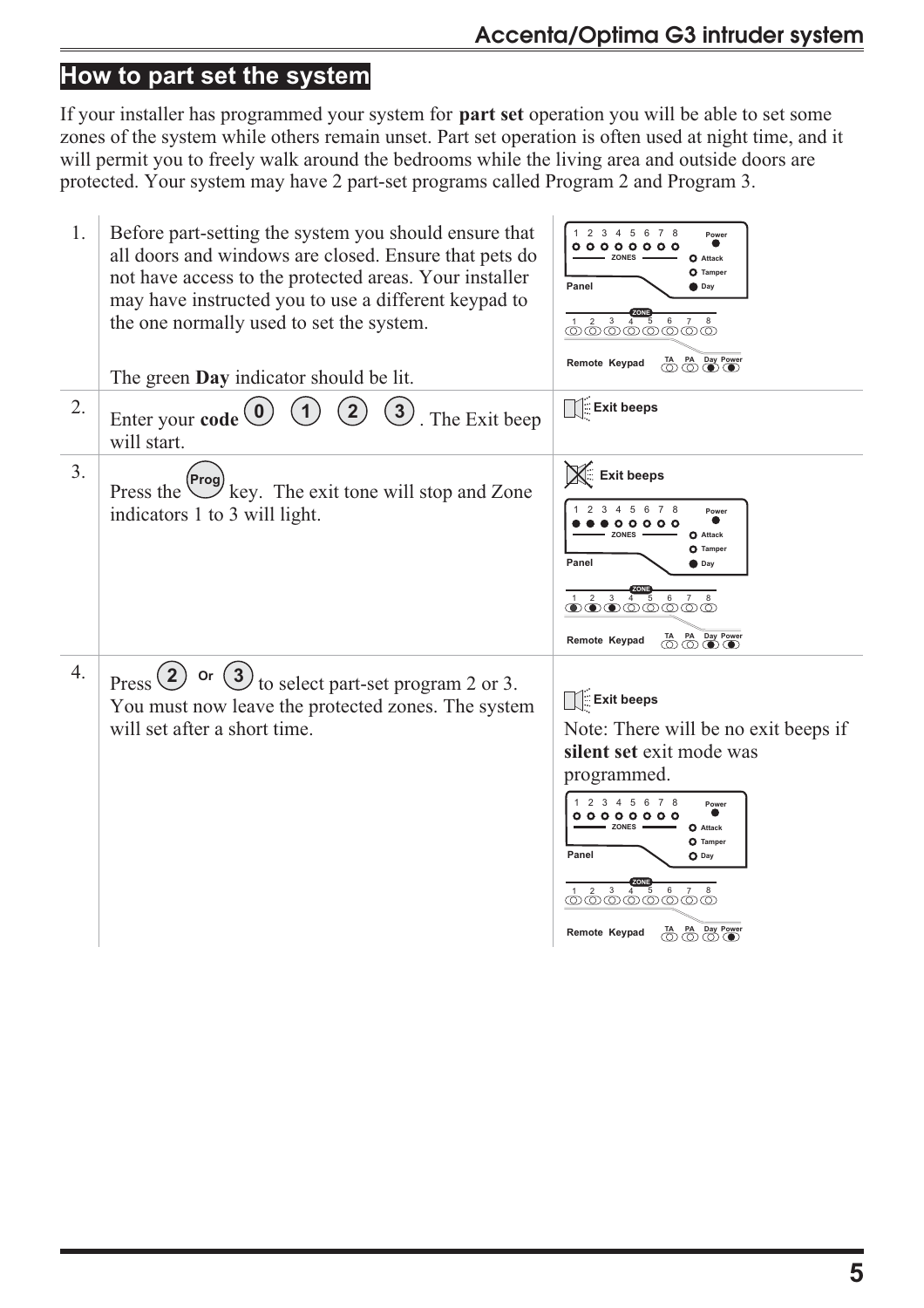# **How to silence an alarm**

If your system goes into alarm then be aware that intruders may be in the premises. Seek assistance before investigating the cause of the alarm.

| 1. | Enter your code $\begin{pmatrix} 0 \\ 1 \end{pmatrix}$ $\begin{pmatrix} 1 \\ 2 \end{pmatrix}$ $\begin{pmatrix} 3 \\ 3 \end{pmatrix}$                                                                                                                                                 |
|----|--------------------------------------------------------------------------------------------------------------------------------------------------------------------------------------------------------------------------------------------------------------------------------------|
|    | The alarm will stop, and the Zone, TA (Tamper)<br>or PA (Attack) indicators will light to show the<br>cause of the alarm. When 2 or more indicators<br>are lit, the flashing indicator shows the first<br>alarm, and the steady indicators show the second<br>and subsequent alarms. |
| 3. | You may need to cancel Police response. Your<br>installer will provide details of how to do this.                                                                                                                                                                                    |
|    | You will now need to reset the system, as<br>described in the following section.                                                                                                                                                                                                     |

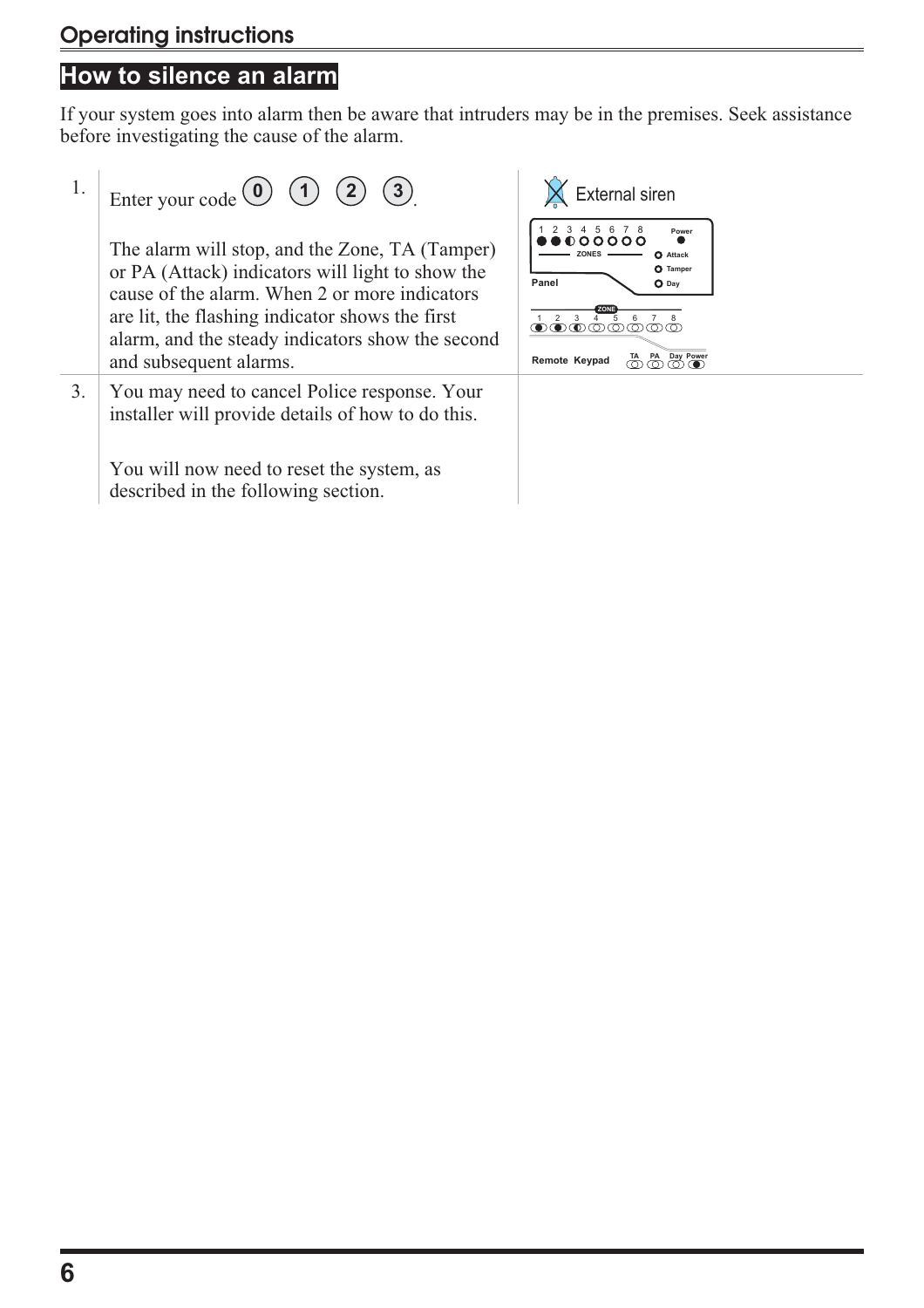### **How To Reset After An Alarm**

After any alarm you will need to reset your system so that it can be used normally. Your installer may have programmed the system to be reset by you, the installer, or by Anti-code.

1.

Press the  $\overset{\text{(Reset)}}{\bigvee}$  key.

If the Zone, TA (Tamper) or PA (Attack) indicators all go out and the **Day** indicator lights then the system has been reset.

If any of the indicators continue to flash then the system has been programmed to be reset by the installer. In this case you must call the installer to reset the system.

If all indicators light steady (not flashing), and the keypad stops working, then the system has entered a fault-lockout. You must call the installer rectify this fault.



#### **Anti code reset**

The installer may instruct you to reset the system by an Anti-code.

| Reset)<br>sequence of 4 numbers by using the Zone<br>indicators. Each number will be displayed for a<br>few seconds, the system will beep, and display<br>the next number. You can repeat this sequence<br>by pressing <b>Reset</b> again. Write down the<br>4 digit number and quote it to the installer |                                                         |
|-----------------------------------------------------------------------------------------------------------------------------------------------------------------------------------------------------------------------------------------------------------------------------------------------------------|---------------------------------------------------------|
| The installer will tell you a 6 digit anti-code.                                                                                                                                                                                                                                                          | <b>T</b> Call your installer for the <b>anti-code</b> . |
| Key in the 6 digit code to reset the system.                                                                                                                                                                                                                                                              |                                                         |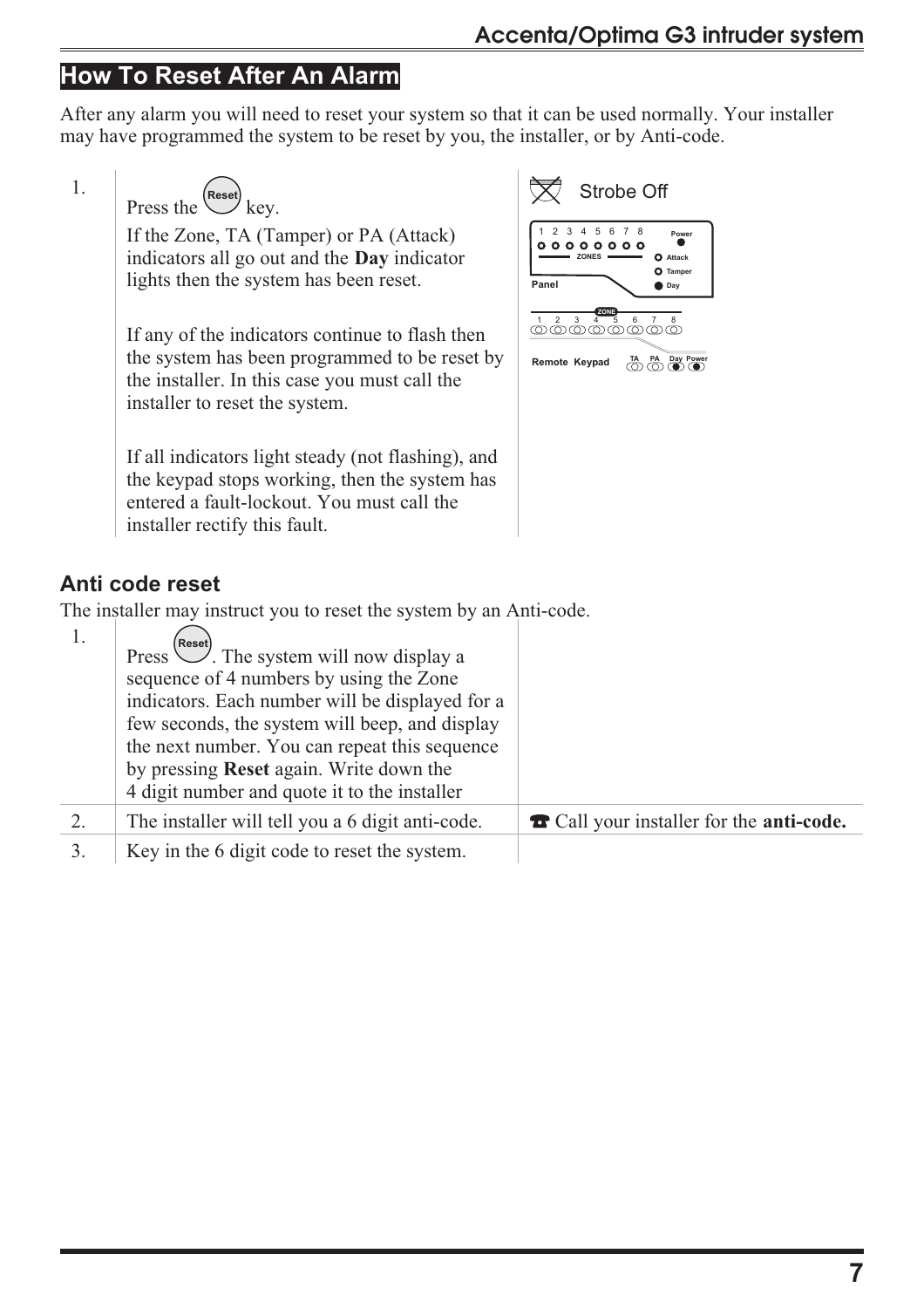#### **How to Omit zones**

If you cannot set the alarm system because a detector is faulty and in constant alarm you may need to omit its zone from the alarm system. A zone which has been omitted cannot cause an alarm.

| 1.               | Key in your <b>code</b> to start the exit procedure.<br>For more information see <b>How to set the</b>                                                        | Exit beeps                                                                                                                                                                                                                                                                                                                                                                                                                              |
|------------------|---------------------------------------------------------------------------------------------------------------------------------------------------------------|-----------------------------------------------------------------------------------------------------------------------------------------------------------------------------------------------------------------------------------------------------------------------------------------------------------------------------------------------------------------------------------------------------------------------------------------|
| 2.               | system or How to set program 2 or 3.<br>Omit<br>and the exit beep tone will stop, and<br>Press<br>the indicators will display all zones being used.           | <b>X</b> Exit beeps                                                                                                                                                                                                                                                                                                                                                                                                                     |
| 3.               | Press the zone numbers to be omitted $\mathcal{L}$ , these<br>indicators will now flash. If a flat reject tone is<br>produce then the zone cannot be omitted. | Power<br>Attack<br>n<br>O Tamper<br>Panel<br>Day<br>$\begin{picture}(45,4) \put(0,0){\line(1,0){0.5}} \put(15,0){\line(1,0){0.5}} \put(15,0){\line(1,0){0.5}} \put(15,0){\line(1,0){0.5}} \put(15,0){\line(1,0){0.5}} \put(15,0){\line(1,0){0.5}} \put(15,0){\line(1,0){0.5}} \put(15,0){\line(1,0){0.5}} \put(15,0){\line(1,0){0.5}} \put(15,0){\line(1,0){0.5}} \put(15,0){\line(1,0){0.5}} \put$<br>TA PA Day Power<br>Remote Keypad |
| $\overline{4}$ . | $\left( \text{Set}\right)$<br>When you have finished press<br>to set the<br>system.                                                                           | $\mathbb{R}$ Exit beeps                                                                                                                                                                                                                                                                                                                                                                                                                 |

#### **How to Quick Set the system**

When you set the system you will usually have about 30 seconds to exit the premises. This also means that you need to wait 30 seconds for the system to set. You can reduce this time to just 5 seconds by carrying out a second 'set' a Quick Set.

| Key in your <b>code</b> to start the exit procedure.<br>The exit beep tone will start.                                                                                                                              | <b>Exit beeps</b>                       |
|---------------------------------------------------------------------------------------------------------------------------------------------------------------------------------------------------------------------|-----------------------------------------|
| For more information see <b>How to set the</b><br>system, or How to set program 2 or 3.                                                                                                                             |                                         |
| Press $\left(\frac{\text{Set}}{\text{Set}}\right)$ to Quick set the system and the exit<br>beep tone will change to a faster, insistent, tone.<br>The system will set in 5 seconds, and the exit<br>tone will stop. | $\sqrt{2}$ 5 seconds<br>insistent beeps |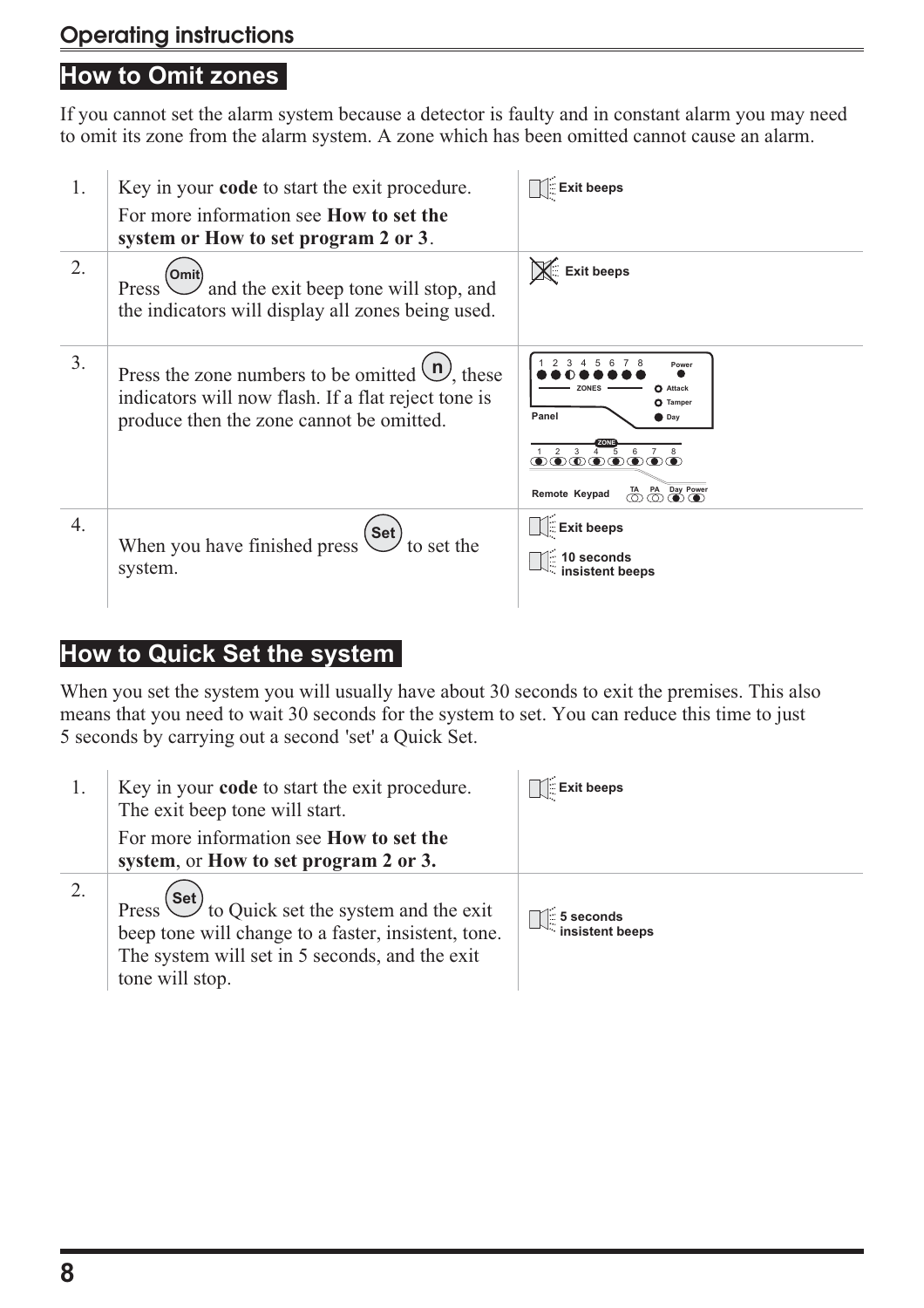# **How to set up Chime Zone**

Chime is a low security facility for use when the system is unset. It is particularly useful in a shop to warn of customers presence, or in a house to warn when a back door has been opened. When a Chime zone detects movement the system will produce a brief two–tone sound, and the Zone indicator will light.

To set any Zone to Chime:

| 1. | The green <b>Day</b> indicator should be lit.<br>Chime<br>$\cup$ button, and the system will<br>Press the<br>produce a brief chime tone, the <b>Day</b> indicator<br>will flash, and the Zone indicators will light to<br>show those Zones that are already set-up for<br>Chime (possibly none). | 2 3 4 5 6 7 8<br>Power<br>0000000<br><b>ZONES</b><br>O Attack<br>O Tamper<br>Panel<br>$\bigcirc$ Day<br>ZONE<br>3<br>6<br>-5<br>$\bigcirc$ $\circ$ $\circ$ $\circ$ $\circ$ $\circ$<br>ത<br>TA PA Day Power<br>Remote Keypad<br>$\textcircled{r}$ $\textcircled{r}$<br>ത |
|----|--------------------------------------------------------------------------------------------------------------------------------------------------------------------------------------------------------------------------------------------------------------------------------------------------|-------------------------------------------------------------------------------------------------------------------------------------------------------------------------------------------------------------------------------------------------------------------------|
| 2. | Momentarily press the number of the zone to<br>toggle it in and out of chime.<br>For this example we have <b>Zone 1</b> in chime and<br>we want to de-select Zone 1 chime and select<br>Zones 2 and 3 to chime.<br>$\mathbf{3}$<br>Press                                                         | 2 3 4 5 6 7 8<br>Power<br>00000<br><b>ZONES</b><br><b>O</b> Attack<br>O Tamper<br>Panel<br>$\bigcirc$ Day<br>$2^{\circ}$<br>$\overline{3}$<br>6<br>-5<br>$\overline{4}$<br>@@@@@@@@<br>$\overline{\bigcirc}$ PA Day Power<br>Remote Keypad                              |
| 3. | When you have finished using the Chime mode<br>Reset<br>press                                                                                                                                                                                                                                    | 1 2 3 4 5 6 7 8<br>Power<br>00000000<br><b>ZONES</b><br><b>O</b> Attack<br>O Tamper<br>Panel<br>Day<br>$1 \quad 2$<br>3<br>6<br>5<br>$\textcircled{a}$ $\textcircled{a}$ $\textcircled{a}$ $\textcircled{a}$<br>$\underbrace{\hbox{TA}}$ PA Day Power<br>Remote Keypad  |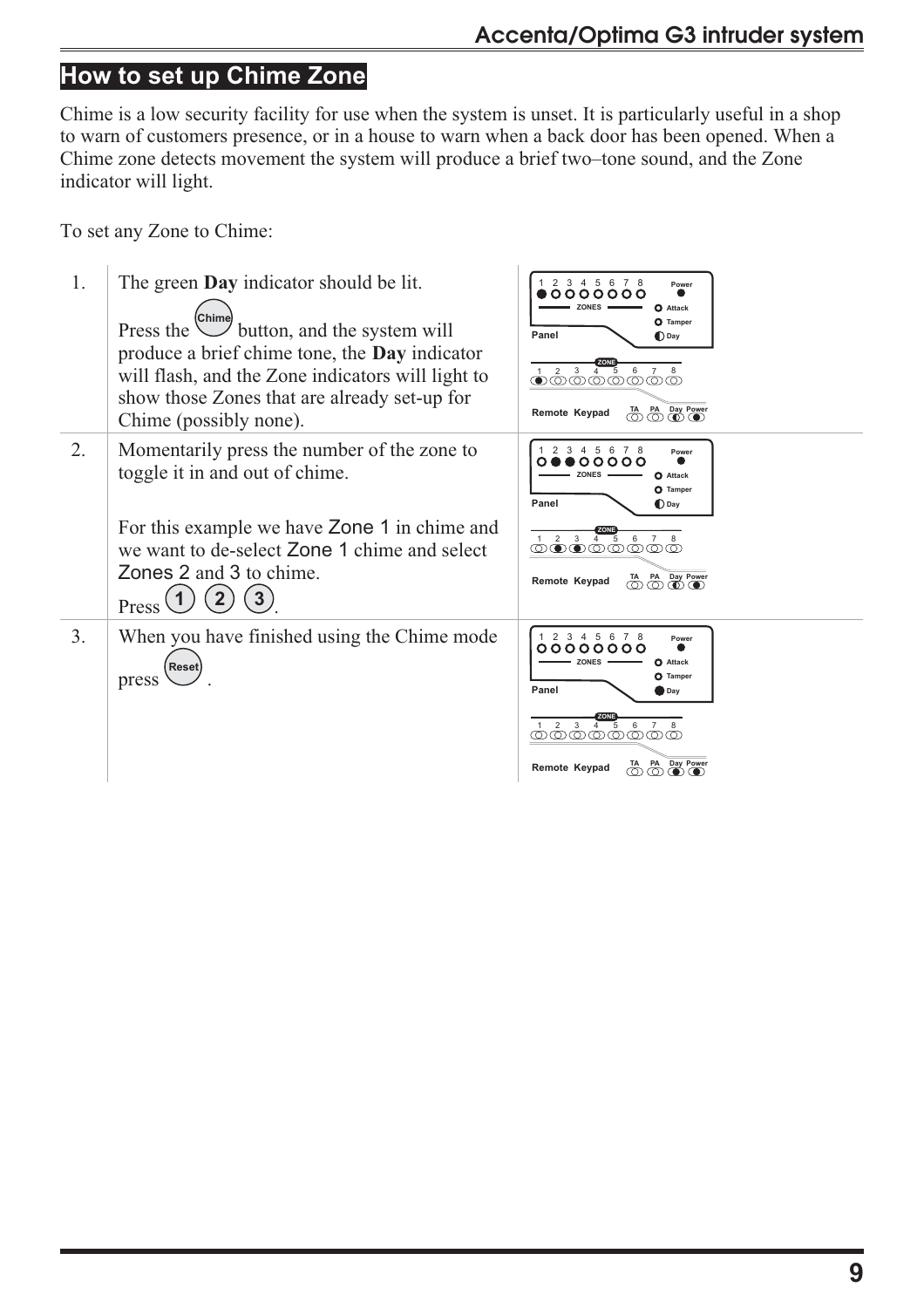# **How to change your User code**

You should change your main code regularly to prevent potential intruders from knowing your

code. All codes are 4 digits long. The factory set main code is  $\begin{pmatrix} 0 \\ 1 \end{pmatrix}$   $\begin{pmatrix} 1 \\ 2 \end{pmatrix}$   $\begin{pmatrix} 3 \\ 3 \end{pmatrix}$  but this may have been changed.

| 1. | Prog<br>and now enter your code<br>Press<br>$\bf{0}$<br>3). The TA (Tamper) indicator<br>will light and the <b>Day</b> indicator will go out to<br>indicate that you are in Programming mode. | 2 3 4 5 6 7 8<br>Power<br>。。。。。。。。<br><b>ZONES</b><br><b>O</b> Attack<br>Tamper<br>O Day<br>Panel<br>3 <sup>1</sup><br>$\overline{2}$<br>$6\phantom{.0}$<br>$4 \overline{5}$<br>@@@@@@@@<br>PA Day Power<br>$\overline{\bullet}$<br>Remote Keypad                                                                   |
|----|-----------------------------------------------------------------------------------------------------------------------------------------------------------------------------------------------|---------------------------------------------------------------------------------------------------------------------------------------------------------------------------------------------------------------------------------------------------------------------------------------------------------------------|
| 2. | Press $\bigcirc$ to select user code reprogram. The<br>Attack and Zone indicators 1 to 4 will be lit to<br>prompt you to enter a new code.                                                    | 5<br>- 6<br>78<br>Power<br>o o<br><b>ZONES</b><br>Attack<br>Tamper<br>O Day<br>Panel<br>2<br>$\mathbf{3}$<br>6<br>$\bullet\hspace{-1.4pt}\bullet\hspace{-1.4pt}\bullet\hspace{-1.4pt}\bullet\hspace{-1.4pt}\circ\hspace{-1.4pt}\bullet\hspace{-1.4pt}\circ\hspace{-1.4pt}\circ$<br>TA PA Day Power<br>Remote Keypad |
| 3. | n<br>n<br>n<br>Key in your new code $(n)$                                                                                                                                                     |                                                                                                                                                                                                                                                                                                                     |
| 4. | If the code is accepted the system will produce a<br>series of rapid beeps.<br>If the code is rejected, for example if it is already<br>in use, the system will produce a flat reject tone.   | $\mathbb H$ Rising beeps                                                                                                                                                                                                                                                                                            |
|    | You must go back to step 2.                                                                                                                                                                   |                                                                                                                                                                                                                                                                                                                     |
| 5. | Reset<br>$\overline{\phantom{a}}$ to exit programming mode. The TA<br>Press<br>(Tamper) indicator will go out and the Day<br>indicator will light.                                            | 2 3 4 5 6 7 8<br>Power<br>。。。。。。。。<br><b>ZONES</b><br><b>O</b> Attack<br>O Tamper<br>Panel<br>D Dav<br>$1 \t2 \t3 \t4 \t5 \t6 \t7 \t8$<br>$\overline{D}$ PA Day Power<br>Remote Keypad                                                                                                                              |

#### **Example**

If your code is 0123 and you wish to change it to 5678 then:

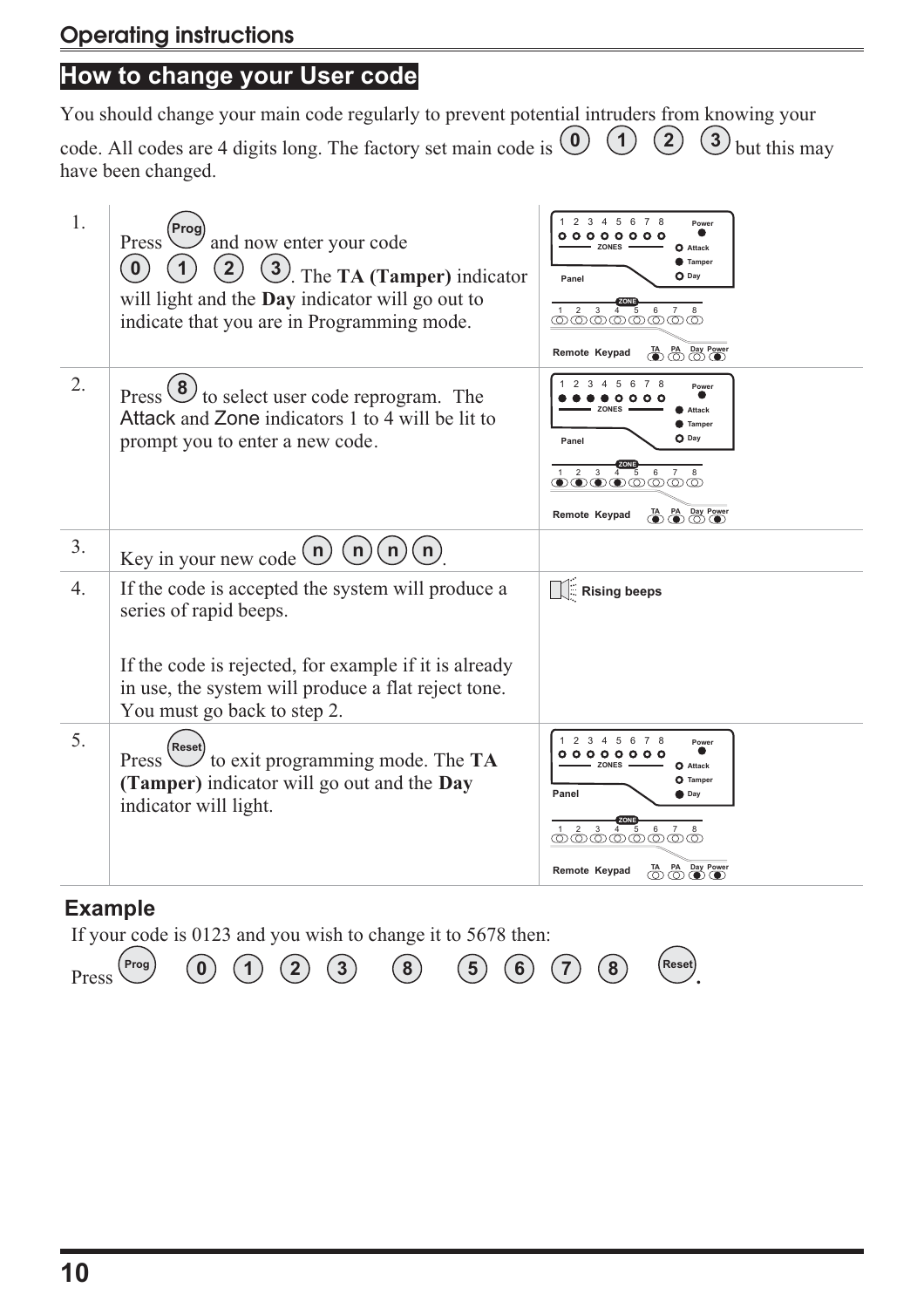#### **How to change your second code**

Your alarm system can have a second user code. You may find it useful to set-up this second code for use by a neighbour for use when you are on holiday. The second user code operates like your user code, but it cannot be used to change or delete your code.

| 1. | Prog<br>and enter your code<br>Press<br>$\mathbf{2}$<br>$\mathbf{0}$<br>$\binom{3}{ }$<br>The TA (Tamper) indicator<br>will light and the <b>Day</b> indicator will go out to<br>indicate that you are in Programming mode. | 2 3 4 5 6<br>$\overline{7}$<br>Power<br>$000000$<br><b>ZONES</b><br>O Attack<br>Tamper<br>O Day<br>Panel<br>$\mathbf{3}$<br>6<br>$\overline{4}$<br>-5<br>©©©©©©©<br>TA PA Day Power<br>Remote Keypad                                                                                                 |
|----|-----------------------------------------------------------------------------------------------------------------------------------------------------------------------------------------------------------------------------|------------------------------------------------------------------------------------------------------------------------------------------------------------------------------------------------------------------------------------------------------------------------------------------------------|
| 2. | to select second code reprogram. The<br>Press<br>Attack and Zone indicators 1 to 4 will be lit to<br>prompt you to enter a new 4 digit <i>user code</i> .                                                                   | 3 4 5 6 7 8<br>Power<br>0000<br><b>ZONES</b><br>Attack<br><b>Tamper</b><br>O Day<br>Panel<br>3 <sup>1</sup><br>2<br>$^{\rm 6}$<br>$\overline{4}$<br>5<br>$\mathbf{O}$ $\mathbf{O}$ $\mathbf{O}$ $\mathbf{O}$ $\mathbf{O}$ $\mathbf{O}$ $\mathbf{O}$ $\mathbf{O}$<br>TA PA Day Power<br>Remote Keypad |
| 3. | n<br>n<br>n<br>Key in the new second code $\cup$                                                                                                                                                                            |                                                                                                                                                                                                                                                                                                      |
| 4. | If the code is accepted the system will produce a<br>series of rapid beeps.<br>If the code is rejected, for example if it is already<br>in use, the system will produce a flat reject tone.<br>You must go back to step 2.  | <b>E</b> Rising beeps                                                                                                                                                                                                                                                                                |
| 5. | Reset<br>Press $\cup$ to exit program mode. The TA<br>(Tamper) indicator will go out and the Day<br>indicator will light.                                                                                                   | 3 4 5 6 7 8<br>2<br>Power<br>。。。。。。<br><b>ZONES</b><br>O Attack<br><b>O</b> Tamper<br>Panel<br>Day<br>$1 \quad 2 \quad 3$<br>6<br>4<br>5<br>@@@@@@@@<br>$\overline{10}$ $\overline{10}$ $\overline{10}$ $\overline{10}$ $\overline{10}$ $\overline{10}$<br>Remote Keypad                             |

#### **Example**

If your second code is 1234 and you wish to change the code to 7890, then:



### **How to delete your second code**

You can delete the second code to prevent it from being used.

- 1. Follow steps 1 and 2 of **How to change your second code** and press  $\overrightarrow{O_{\text{unit}}}.$
- 2. Follow steps 5 of **How to change your second code**.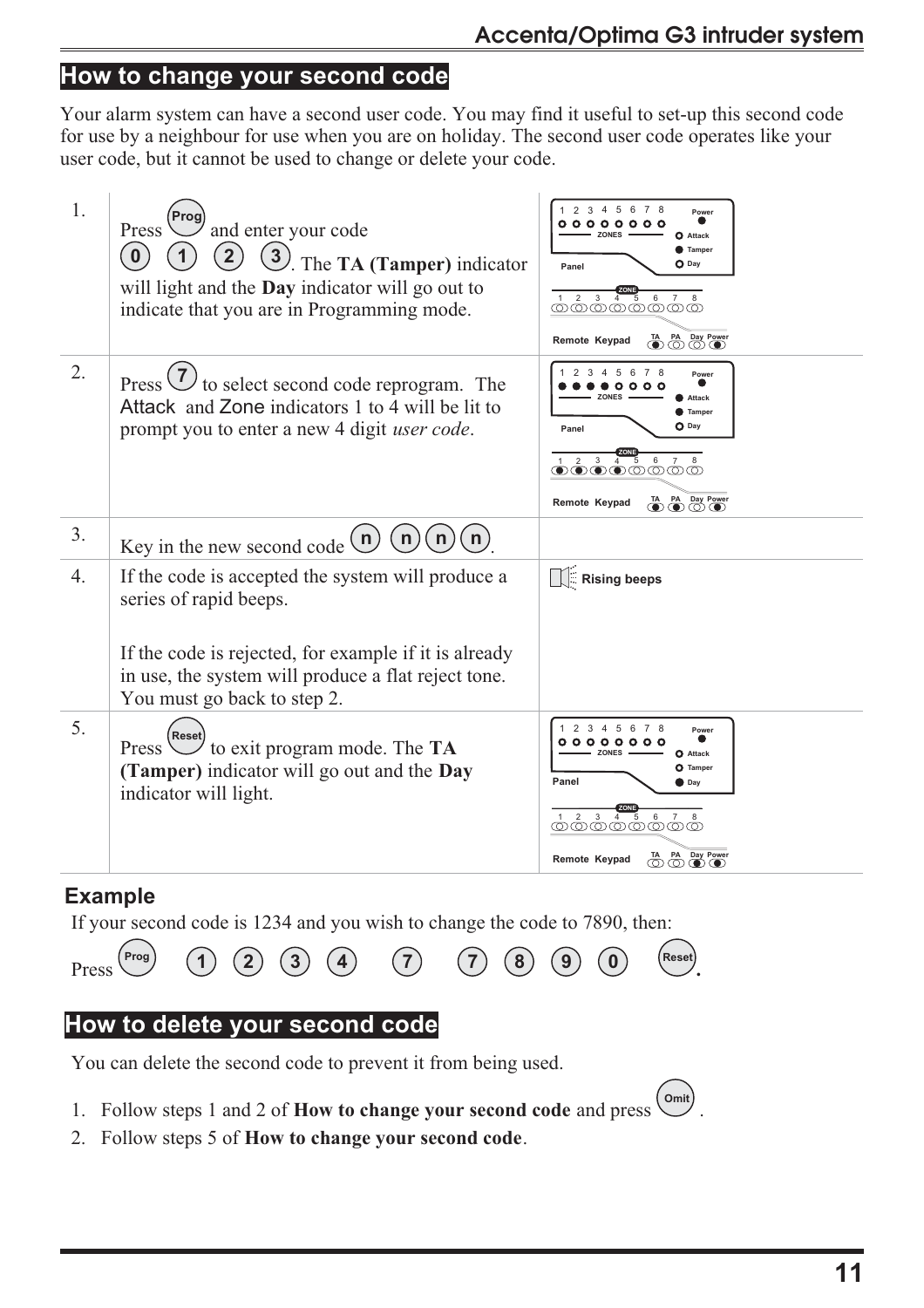### **How to change the Duress code**

Your alarm system can have a duress code. The Duress code is used in a hold-up situation where there is pressure to set or unset the system. The Duress code operates like your normal code but in addition it will silently send a signal to the Alarm Receiving Centre who will inform the Police. The duress code can only be changed by the main user. Note the Duress code facility is not applicable to **Optima compact G3** system.

| 1. | and enter your code<br>Press<br>$\mathbf{0}$<br>The TA (Tamper)<br>indicator will light and the <b>Day</b> indicator will go<br>out to indicate that you are in Programming<br>mode.                                       | 2 3 4 5 6 7<br>Power<br>000000<br><b>ZONES</b><br><b>O</b> Attack<br>Tamper<br>$O$ Day<br>Panel<br>$\begin{array}{c c} \hline \textbf{CD} & \textbf{CD} & \textbf{CD} \\ \hline 1 & 2 & 3 & 4 & 5 & 6 & 7 & 8 \\ \hline 0 & 0 & 0 & 0 & 0 & 0 & 0 \\ \hline \end{array}$<br>TA PA Day Power<br>Remote Keypad    |
|----|----------------------------------------------------------------------------------------------------------------------------------------------------------------------------------------------------------------------------|-----------------------------------------------------------------------------------------------------------------------------------------------------------------------------------------------------------------------------------------------------------------------------------------------------------------|
| 2. | Press $\bigcirc$ to select Duress code programming.<br>The Zone indicators 1 to 4 will light to prompt<br>you for a new code.                                                                                              | 2 3 4 5 6 7 8<br>Power<br>$\circ$<br>$\circ$<br><b>ZONES</b><br>o<br>Attack<br><b>Tamper</b><br>$O$ Day<br>Panel<br><u>ာစီစီစီစီစီစီစီဖီ</u><br>TA PA Day Power<br>Remote Keypad                                                                                                                                |
| 3. | Now enter your new duress code<br>n<br>n)<br>$\lfloor n \rfloor$<br>$\mathsf{n}$                                                                                                                                           |                                                                                                                                                                                                                                                                                                                 |
| 4. | If the code is accepted the system will produce a<br>series of rapid beeps.<br>If the code is rejected, for example if it is already<br>in use, the system will produce a flat reject tone.<br>You must go back to step 2. | Rising beeps                                                                                                                                                                                                                                                                                                    |
| 5. | Reset<br>Press $\cup$ to exit programming mode. The TA<br>(Tamper) indicator will go out and the Day<br>indicator will light.                                                                                              | 1 2 3 4 5 6 7 8<br>Power<br>。。。。。。。。<br><b>ZONES</b><br><b>O</b> Attack<br>O Tamper<br>Panel<br>Day<br>$\begin{array}{cccccccccc} 1 & 2 & 3 & \overline{4} & \overline{5} & 6 & 7 & 8 \\ \hline 0 & 0 & 0 & 0 & 0 & 0 & 0 \\ \hline \end{array}$<br>Day Power<br>Remote Keypad<br>ö<br>$\circledcirc$ $\bullet$ |

#### **Example**

If you need to change the duress code to 6543, then:

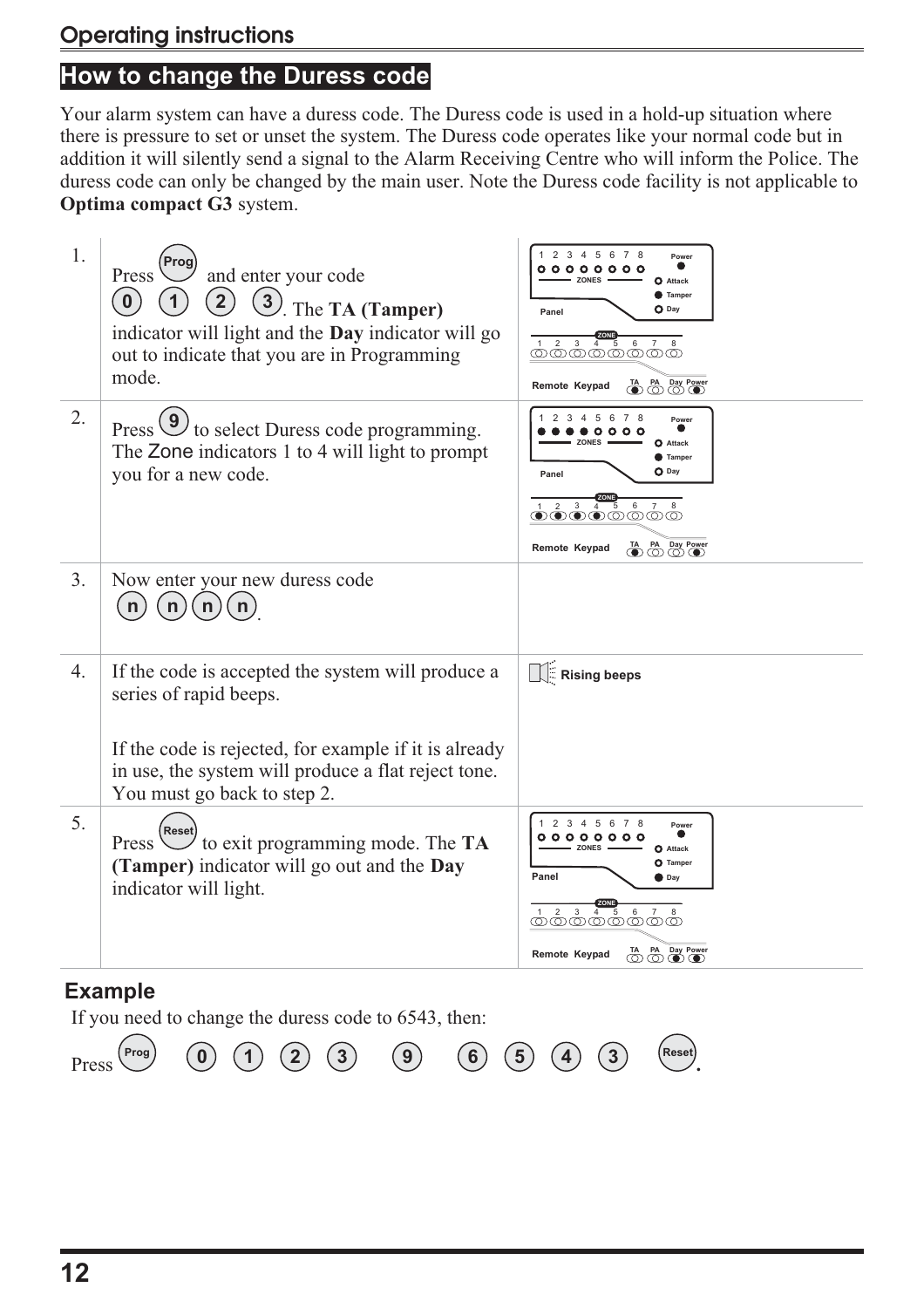# **How to view the event log**

The event log keeps a memory of the last 8 alarm events.

| 1.               | Prog<br>$\mathcal{L}$ and enter your code $\mathcal{L}$<br>Press $\vee$<br>The TA (Tamper) indicator will light and the Day<br>indicator will go out to indicate that you are in<br>Programming mode.                                                                                                                                         | 2 3 4 5 6 7 8<br>Power<br>$\circ$<br>000<br>ZONES<br>Attack<br><b>Tamper</b><br>$O$ Day<br>Panel<br>$1 \quad 2 \quad 3 \quad 4 \quad 5$<br>6<br>@@@@@@@@<br>TA PA Day Power<br>Remote Keypad                                                                                                                               |
|------------------|-----------------------------------------------------------------------------------------------------------------------------------------------------------------------------------------------------------------------------------------------------------------------------------------------------------------------------------------------|----------------------------------------------------------------------------------------------------------------------------------------------------------------------------------------------------------------------------------------------------------------------------------------------------------------------------|
| 2.               | (Chime)<br>$\angle$ . The system will display 8 alarm events<br>Press<br>in sequence, with the last (most recent) alarm first.<br>When 2 or more indicators are lit, the flashing<br>indicator shows the first alarm, and the steady<br>indicators show the second and subsequent alarms.<br>The example here shows an event where Zone 3 was | 2 3 4 5 6 7 8<br>Power<br>000000<br><b>ZONES</b><br>Ο<br>Attack<br>O Tamper<br>Panel<br>$O$ Day<br>$\overline{\mathbf{3}}$<br>6<br>$1 \quad 2$<br>$\overline{4}$<br>5<br>$\mathbf{O}$ $\mathbf{O}$ $\mathbf{O}$ $\mathbf{O}$ $\mathbf{O}$ $\mathbf{O}$ $\mathbf{O}$<br>$\overline{\bigcirc}$ PA Day Power<br>Remote Keypad |
| 3.               | the first zone in alarm followed by Zones 1 and 2.<br>All 8 alarm events will be displayed in sequence,<br>with a 5 seconds delay between each event. You can<br>cause the display to pause by pressing Chime. You<br>can also display a specific event by pressing its event<br>$($ 8 $)$<br>number, $\bigcup$<br>to                         |                                                                                                                                                                                                                                                                                                                            |
| $\overline{4}$ . | <b>Reset</b><br><b>Reset</b><br>Press $\cup$ to exit the event log and press<br>' again<br>to exit program mode. The TA (Tamper) indicator<br>will go out and the <b>Day</b> indicator will light.                                                                                                                                            | 3<br>$\overline{4}$<br>5<br>6 7 8<br>Power<br>。。。。。。。<br><b>ZONES</b><br>Attack<br>O Tamper<br>Panel<br>Day<br>$1 \quad 2 \quad 3$<br>$\,6\,$<br>$4 \overline{5}$<br>8<br>@@@@@@@@<br>PA Day Power<br>TA<br>Remote Keypad<br>തതനൈ                                                                                          |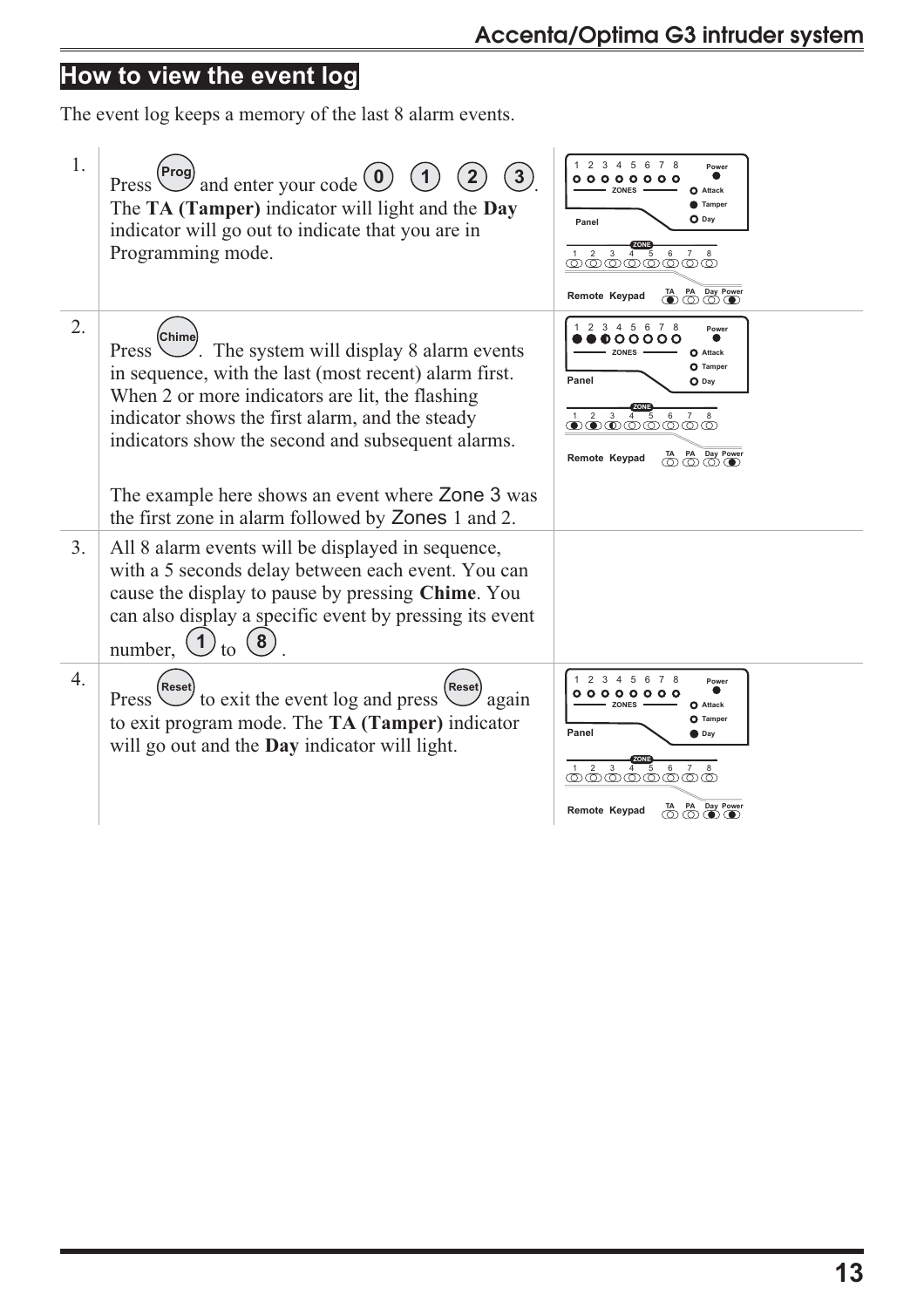# **How to test your alarm system**

You should check that your alarm system still works correctly by periodically carrying out the alarm system tests described here.

### **How to test the Strobe, External Siren and Internal Sounders**

| 1. | Prog) and enter your 4 digit <i>user code</i><br>Press<br>$\left( \frac{2}{2} \right)$<br>$\left[ \begin{array}{c} 0 \end{array} \right]$<br>3). The TA (Tamper)<br>indicator will light and the Day indicator will<br>go out to indicate that you are in Programming<br>mode.            | 2 3 4 5 6 7 8<br>Power<br>000000<br><b>ZONES</b><br>O Attack<br>Tamper<br>$O$ Day<br>Panel<br>TA PA Day Power<br>Remote Keypad                                        |
|----|-------------------------------------------------------------------------------------------------------------------------------------------------------------------------------------------------------------------------------------------------------------------------------------------|-----------------------------------------------------------------------------------------------------------------------------------------------------------------------|
| 2. | Press $\bigcirc$ to select alarm test mode. The<br><b>Attack</b> indicator lights to indicate that you are<br>in alarm test mode.                                                                                                                                                         | 2 3 4 5 6 7 8<br>Power<br>000000<br><b>ZONES</b><br>Attack<br>Tamper<br>Panel<br>$\mathbf 0$ Day<br>$\mathbf{3}$<br>6<br>@@@@@@@@<br>TA PA Day Power<br>Remote Keypad |
| 3. | <b>Strobe test</b><br>Press $\bigcirc$ to test the <b>strobe light.</b> This is<br>normally mounted on the external siren. It<br>should produce a bright flash at a rate of 1<br>flash every few seconds. Press $\left( \begin{matrix} 0 \\ 0 \end{matrix} \right)$ to stop<br>this test. | Strobe On<br>$\bigcap$ Day                                                                                                                                            |
|    | <b>Siren (Bell) Test</b><br>Press (3)<br>to test the external siren, this should<br>produce a loud alarm sound. Press $\circled{0}$ to stop<br>this test.                                                                                                                                 | External siren<br>$\bigcirc$ Day                                                                                                                                      |
|    | <b>Sounder Low Volume Test</b><br>Press $\left($ 4 $\right)$ to test the Low volume sounder.<br>This should produce a low volume alarm<br>sound. Press $\left( \begin{matrix} 0 \\ 0 \end{matrix} \right)$ to stop this test.                                                             | Internal low volume<br>Sound<br>$\bigcirc$ Day                                                                                                                        |
|    | <b>Sounder High Volume Test</b><br>Press $(5)$ to test the High volume sounder.<br>This should produce a high volume alarm<br>sound. Press $\bigcirc$ to stop this test.                                                                                                                  | ∐∷Internal high volume<br>∏∷sound<br>$\bigcirc$ Day                                                                                                                   |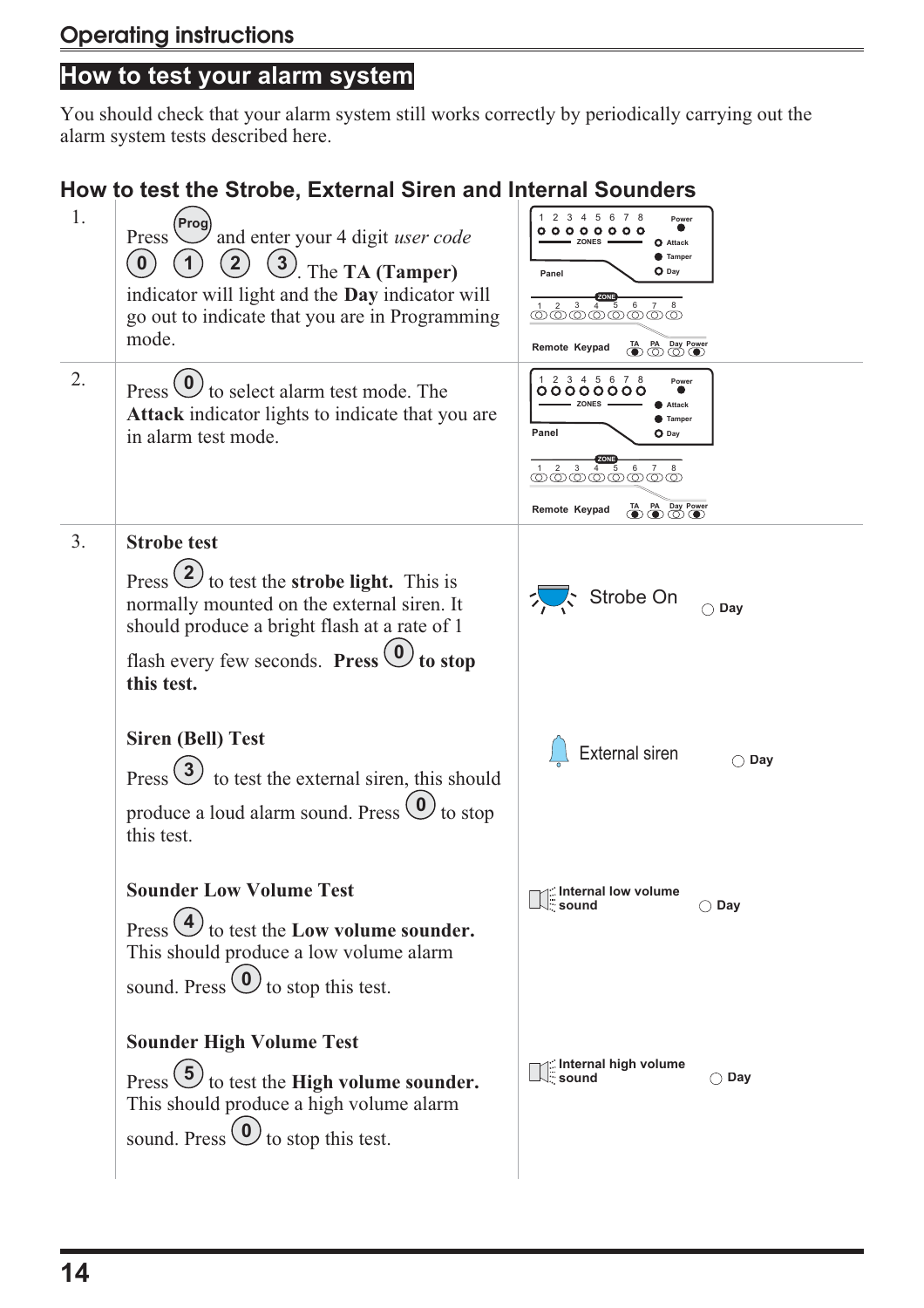